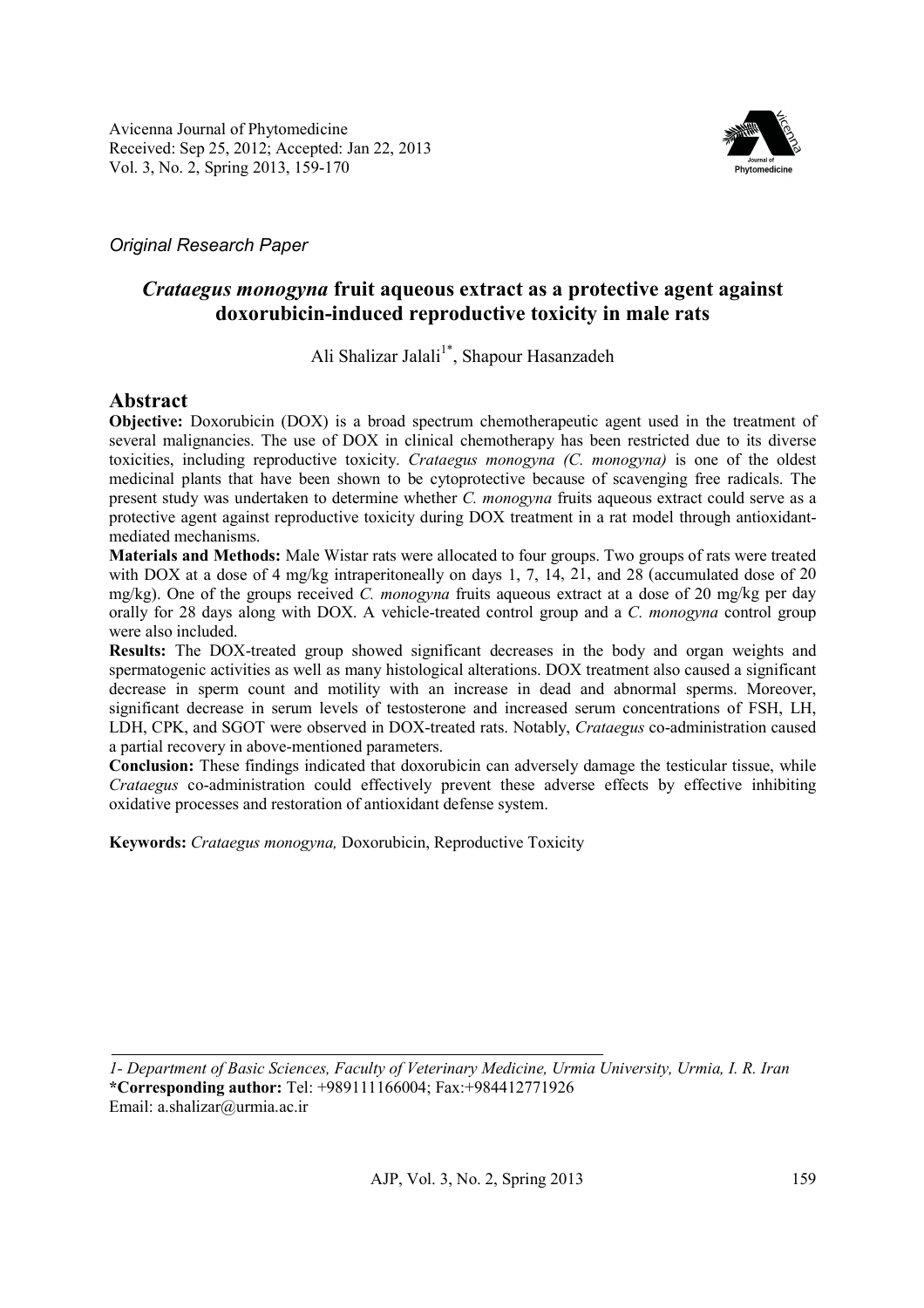# **Introduction**

Doxorubicin (DOX), an anthracycline antibiotic isolated from the soil fungus *Streptomyces peucetius caesius*, is one of the most used anticancer drugs (Yeh et al., 2007a). It is recognized to be effective against many chemo-responsive tumors such as ovarian cancers, breast cancers, and lymphomas (Atessahin et al., 2006a). Nonetheless, DOX is responsible for a wide range of adverse effects including reproductive toxicity in humans and experimental animals (Bechter et al., 1987; Damani et al., 2002). It has been shown that even a low dose of DOX (1 mg/kg b.w.) given to adult mice is able to target testicular germ cells, mainly A1-A4 spermatogonia, leading to seminiferous epithelium depletion (Lu and Meistrich, 1979).

Moreover, it can also harm type B spermatogonia (Jahnukainen et al., 2000) and primary spermatocytes (Lu and Meistrich, 1979), induce germ cell apoptosis in testis (Hou et al., 2005), affect testicular lipids (Zanetti et al., 2007), and result in testicular failure eventually (Hacker-Klom et al., 1986). Furthermore, it has been reported that DOX causes decrease in weight of reproductive organs (Kang et al., 2002) and reduction of sperms concentration (Kato et al., 2001) and motility (Prahalathan et al., 2005a). Although, the precise biochemical mechanism by which DOX causes testicular toxicity is still unclear, recent studies have suggested that DOX-induced organopathy involves the generation of reactive oxygen species (ROS), including  $O_2^-$ , 'OH, and  $H<sub>2</sub>O<sub>2</sub>$ , which result in membrane and macromolecule damage by lipid peroxidation, DNA fragmentation, and protein oxidation (Xu et al., 2001; Quiles et al., 2002; Prahalathan et al., 2005b). Therefore, DNA of rapidly dividing cells such as the testicular germ cells can be the preferential target of DOX. The drug intercalates within DNA strands causing cell cycle blockage in the  $G_2$  phase, single-strand breaks, and inhibition of the activity of some nuclear proteins, such as DNA and RNApolimerase and DNA-topoisomerase II (Konopa, 1988; Speth et al., 1988). Furthermore, mammalian spermatozoa are particularly vulnerable to oxidative damage because of high concentration of polyunsaturated fatty acids and low antioxidant capacity (Vernet et al., 2004). Based on this concept, combination of the drug delivery together with potent and safe antioxidant may be the appropriate approach to ameliorate DOX-induced reproductive toxicity.

Hawthorn (*Crataegus*), found in northern temperate regions such as East Asia, Europe, and Eastern North America, is a genus of the Rosaceae family. The two most commonly used species are *Crataegus laevigata* (syn *Crataegus oxyacantha*) and *Crataegus monogyna*. Hawthorn was first mentioned as a drug in the Tang-Ben-Cao (659 A.D.), which is the world's earliest officially published pharmacopoeia (Yao et al., 2008). Independent studies have shown that extracts of *Crataegus* (from several parts of the plant including fruits) are rich in proanthocyanidins and flavonoids (Bahorun et al., 1996; Ljubuncic et al., 2005) and many of these phenolic compounds have been shown to be cytoprotective by scavenging superoxide anion, hydroxyl radical, hydrogen peroxides, and reducing lipid peroxidation (Bahorun et al., 1994; Zhang et al., 2001; Rice-Evans, 2004). In view of this, since the DOX-induced reproductive toxicity is linked to oxidative stress, the present study was undertaken to assess the possible protective effect of *C. monogyna* fruits aqueous extract with antioxidant properties against reproductive toxicity during DOX treatment in a rat model.

# **Materials and Methods**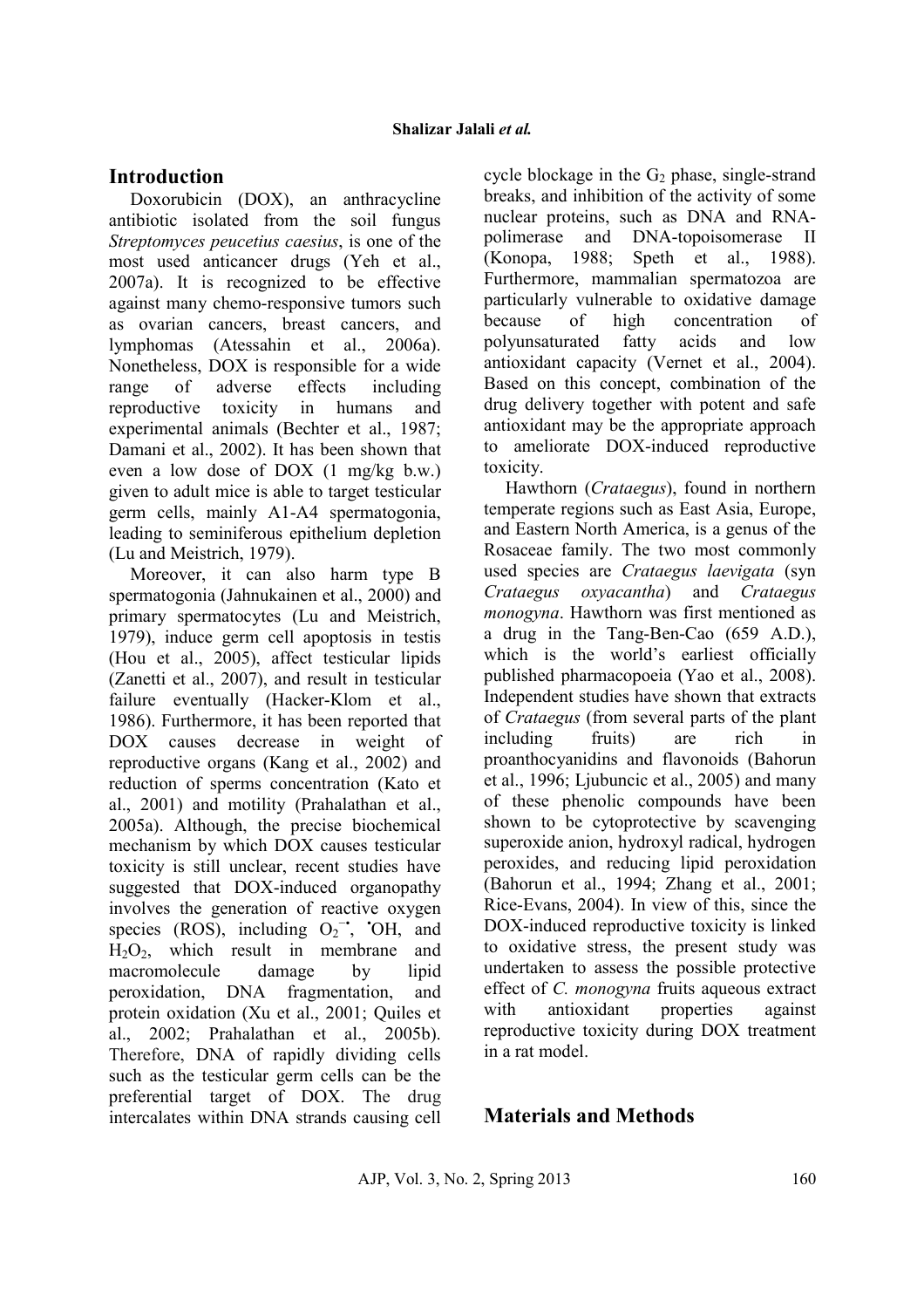### **Protective effects of** *C. monogyna* **on reproductive toxicity in male rats**

## **Plant material**

The ripe fruits of *C. monogyna* were collected from its natural habitat around the city of Urmia in West Azerbaijan province, northwestern Iran. A dried voucher specimen was deposited at the Herbarium of the Botany Department, Faculty of Science, Urmia University under number 7031.

## **Preparation of the aqueous extract**

After collection, the fruits were dried for 7–10 days in the shade at room temperature. Dried fruits were then ground and the powder was stored in cloth bags at 5 °C until transfer to the laboratory for extraction. The method for preparing dry water-soluble plant powders has been previously described (Ljubuncic et al., 2005). Briefly, dried plant material (25 g) was stirred in 250 mL of distilled water for 15 minutes at 100 °C, followed by rapid filtration through a crude cellulose filter and then Whatman #1 filter paper. The resulting filtrate was freeze-dried and the powder was stored at −18 °C in a desiccant until required. The average (w/w) vield was  $12.4\%$ .

## **Animal model**

Adult sexually matured male (4 months of age weighing  $176.70 \pm 6.23$  g) albino rats of Wistar strain were obtained from Animal Resources Center of Veterinary Faculty of Urmia University. They were housed in a specific pathogen-free environment under standard conditions of temperature (25±2  $°C$ ), relative humidity (50 $\pm$ 10%) and light (12 h light/12 h dark). They were fed with a standard pellet diet and had free access to water. Animals were checked daily for occurrence of any toxic signs. All ethical themes of the studies on animals were considered carefully and the experimental protocol was approved by the institute Review Board.

## **Experimental protocol**

After 7 days of acclimation to the environment, the rats were randomly divided into four groups of six animals each (*n*=6): control group (Control), *Crataegus* group (*Crataegus*), doxorubicin group (DOX), and doxorubicin-*Crataegus* group (DOX+*Crataegus*). The two experimental groups (DOX and DOX+*Crataegus*) were treated with DOX (Ebedoxo®, EBEWE Pharma Ges.m.b.H. Nfg. KG, Austria) at a dose of 4 mg/kg BW intraperitoneally on days 1, 7, 14, 21, and 28 (accumulated dose of 20 mg/kg). The group (*Crataegus*) was gavaged *C. monogyna* aqueous extract at a dose of 20 mg/kg b.w. per day for 28 days. The (DOX+*Crataegus*) group also received the same dose of the extract along with DOX administration. The controls were treated with distilled water (5 ml/kg b.w., p.o.) for 28 days and injected with normal saline (2 ml/kg, i.p.) on days 1, 7, 14, 21, and 28. The treatment period was 28 days. The protocol for this study, including doses and duration of treatment for DOX and *Crataegus*, was designed according to previous studies (Khalil et al., 2008; Patil and Balaraman, 2009; Saalu et al., 2010a).

## **Sampling**

Animals were euthanized by  $CO<sub>2</sub>$ exposure in a special device following anesthesia with ketamine (75 mg/kg, i.p.) 24 hours after the last treatment. Blood was collected without anticoagulant for serological analyses. Testes, epididymides, and accessory sex glands were quickly dissected out, cleared of adhering connective tissue, and were weighed on a Mattler Basbal scale (Delta Range, Tokyo). Testes were freshly cut with frozen section and periodic acid shiff (PAS) special staining technique was conducted for histological evaluation.

## **Sperm characteristics**

In order to assess the sperm motility, one caudal epididymis was placed in 1 mL of

AJP, Vol. 3, No. 2, Spring 2013 161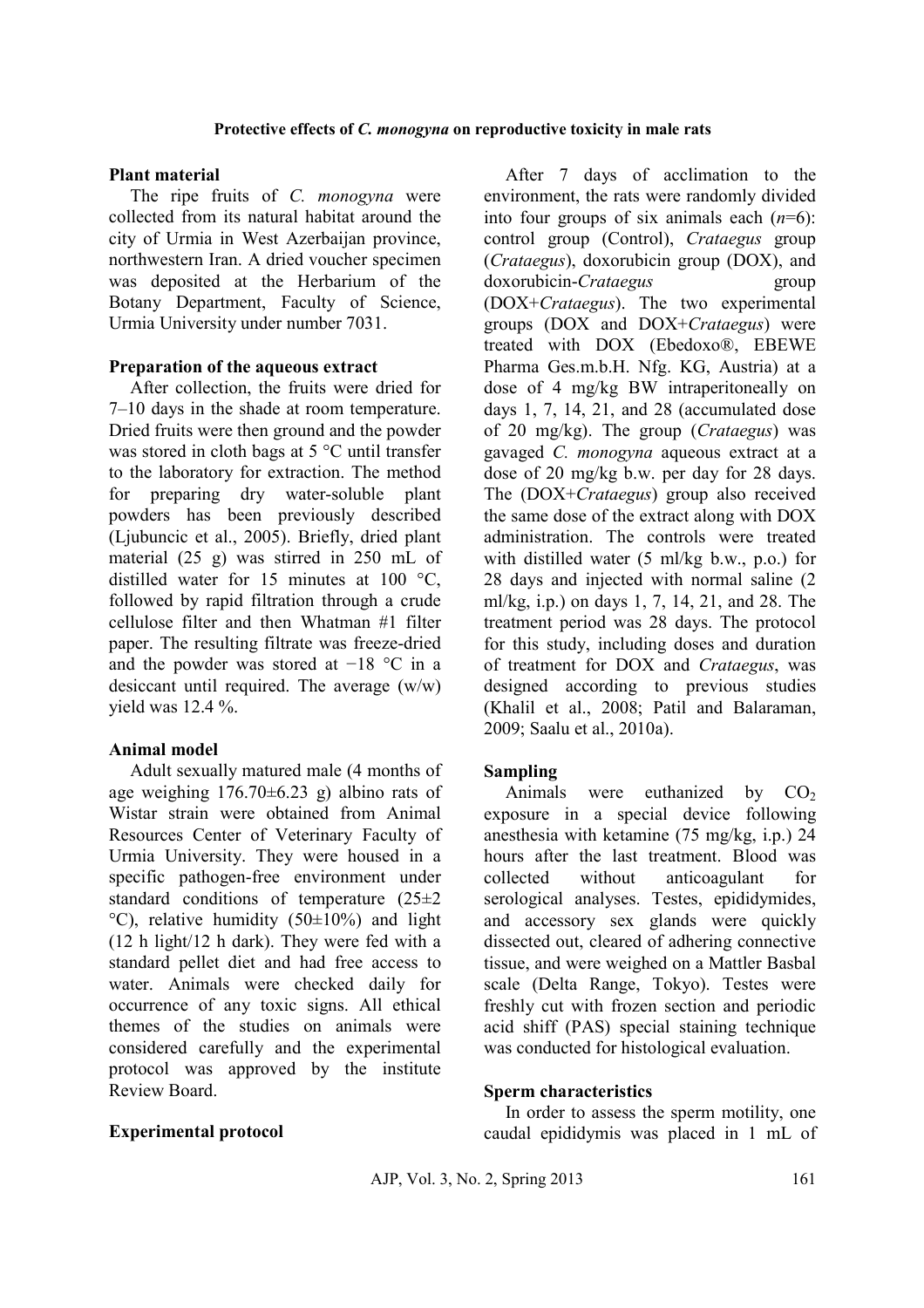Ham's F10 medium. Cauda was cut into 2–3 pieces and incubated at 37 °C for 10 minutes in  $CO<sub>2</sub>$  incubator to allow sperm to swim out of the epididymal tubules. One drop of sperm suspension was placed on a microscope slide, and a cover slip was placed over the droplet. At least 10 microscopic fields were observed at 400× magnification using a phase contrast microscope and the percentage of motile sperm was evaluated microscopically within 2–4 minutes of their isolation from the epididymides and was expressed as a percentage of motile sperm of the total sperm counted (Selvakumar et al., 2006).

The epididymal sperm count was determined by hemocytometer. After dilution of epididymal sperm to 1:20 in Ham's medium, approximately 10 µL of this diluted specimen was transferred to each of the counting chambers of the hemocytometer, which was allowed to stand for 5 minutes in a humid chamber to prevent drying. The cells sedimented during this time and were counted with a light microscope at 400×. The sperm count was expressed as number of sperm per milliliter (Zambrano et al., 2005).

A 20 µL of sperm suspension was mixed with an equal volume of  $0.05\%$  eosin-Y. After 2 minutes incubation at room temperature, slides were viewed by brightfield microscope with  $400 \times$  magnification. Dead sperms appeared pink and live sperms were not stained. Two hundred sperms were counted in each sample and viability percentages were calculated. For the analysis of morphological abnormalities, sperm smears were drawn on clean and grease-free slides, and allowed to dry in air overnight. The slides were stained with  $1\%$  eosin-Y/5  $\%$ nigrosin and examined at 400× for the presence of morphological abnormalities such as amorphous, hook less, bicephalic, coiled, or abnormal tails (Wyrobek et al., 1983).

## **Biochemical parameters**

Serum concentrations of folliclestimulating hormone (FSH) and luteinizing hormone (LH) were measured by enzymelinked immunosorbent assay (ELISA) as described in the instructions provided by manufacturer's kits (Monobind Inc., USA) as well as testosterone (Demeditec Diagnostics GmbH, Germany). The activities of serum lactate dehydrogenase (LDH), creatine phosphokinase (CPK), and glutamic oxaloacetate transaminase (SGOT) were measured using an automatic blood chemistry analyzer (BT3000 Plus, Biotecnica Instruments, Italy).

## **Histological parameters**

For each testis, five vertical sections from the polar and the equatorial regions were sampled (Qin and Lung, 2002) and an unbiased numerical estimation of the following histological parameters was determined using a systematic random scheme.

## **Tubule differentiation index (TDI) and spermiation index (SPI)**

Two hundred cross-sections of seminiferous tubules were randomly analyzed in each rat (one hundred per testis) for the calculation of tubule differentiation index (TDI) and spermiation index (SPI). TDI is the percentage of seminiferous tubules containing at least three differentiated germ cells (Porter et al., 2006). SPI is the percentage of seminiferous tubules with normal spermiation (Rezvanfar et al., 2008).

## **Statistical analysis**

Results are expressed as mean±SD. Differences between groups were assessed by the analysis of variance (ANOVA) using the SPSS software package for Windows. Statistical significance between groups was determined by Tukey's multiple comparison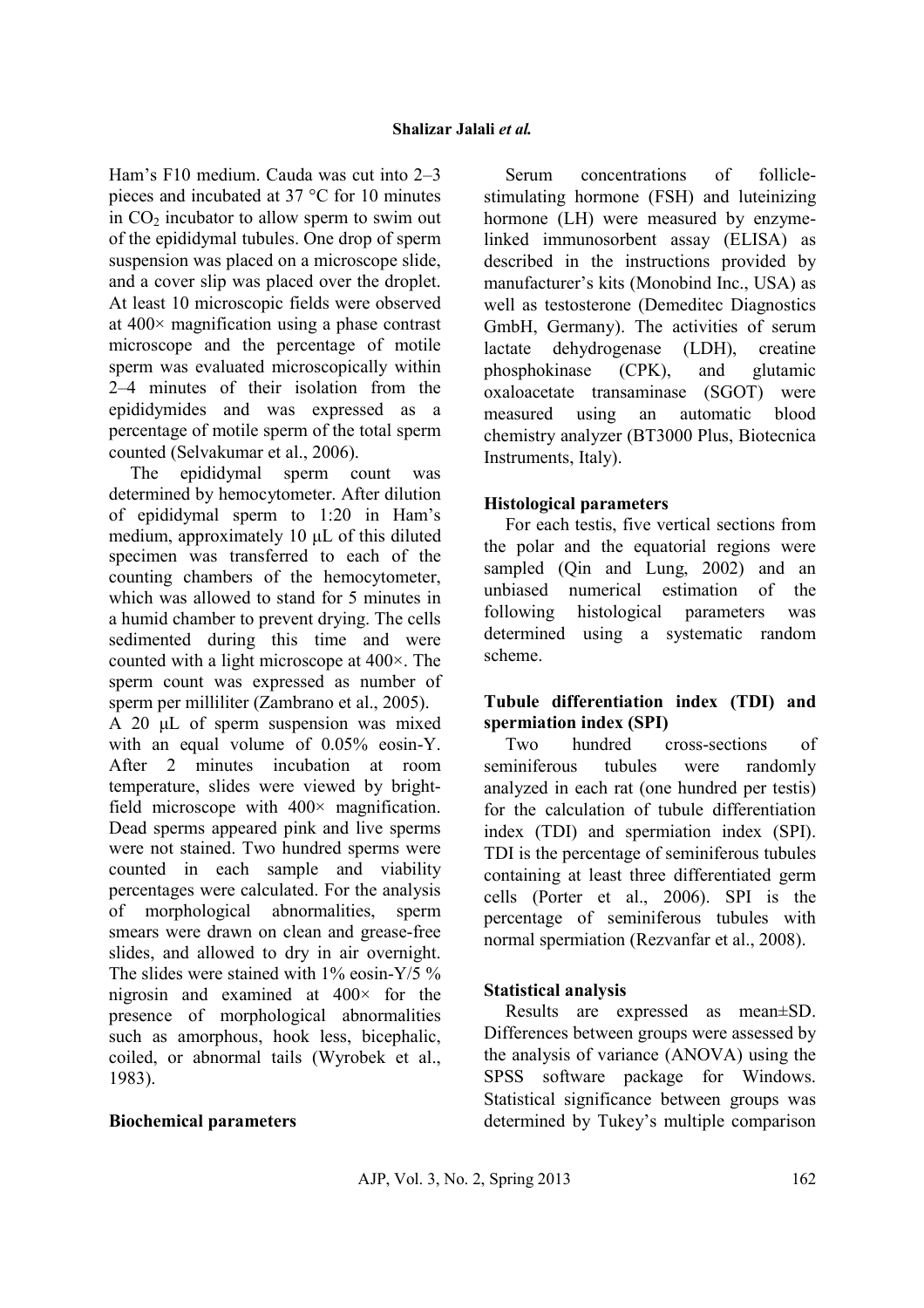post-hoc test and the p-values less than 0.05 were considered to be statistically significant.

## **Results**

### **Clinical signs and body and organ weight changes**

All animals survived the experimental period. DOX-treated animals showed general signs of deterioration such as piloerection, alopecia, lethargy, hunched posture, shivers, sedation, and low activity. The final body weight, absolute weight of testes and epididymides, and relative weight of testes as well as seminal vesicles and ventral prostate weights were significantly lower than those of the controls after DOX treatment, whereas daily administration of *Crataegus* caused significant increase in the final body weight, absolute and relative weights of testes, absolute weight of epididymides and seminal vesicles and ventral prostate weights of doxorubicin-*crataegus* group in comparison with DOX group. Absolute and relative weights of testes and absolute weight of epididymides as well as seminal vesicles

weight increased significantly in *Crataegus*  group compared with the control (Table 1).

## **Sperm characteristics**

Treatment of male rats with DOX caused a significant decrease in the sperm concentration and motility, while dead and abnormal sperms increased compared with those of the control (Table 2). Coadministration of *C. monogyna* fruits aqueous extract caused a significant increase in semen quality and minimized toxic effects of DOX.

## **Biochemical findings**

Administration of DOX alone significantly increased serum level of CPK, LDH, and SGOT compared with the control rats (Table 3). Moreover, serum concentrations of FSH and LH were significantly elevated, while serum level of testosterone decreased by DOX treatment (Table 4). The administration of *C. monogyna* fruits aqueous extract along with DOX significantly restored serum marker levels towards the control value.

| Table 1. Effect of doxorubicin and Crataegus monogyna fruits aqueous extract on body weight and weights of testis, |  |  |
|--------------------------------------------------------------------------------------------------------------------|--|--|
| epididymis, seminal vesicles, and ventral prostate.                                                                |  |  |

|                              | Control          | <b>DOX</b>                      | <b>Crataegus</b>              | $DOX + Crataegus$               |
|------------------------------|------------------|---------------------------------|-------------------------------|---------------------------------|
| Final Body Weight (BW, g)    | $225.66\pm3.20$  | $160.83 \pm 5.63^a$             | $228.50 \pm 3.72^b$           | $189.16\pm4.87^{a,b}$           |
| Absolute weight (g)          |                  |                                 |                               |                                 |
| <b>Testes</b>                | $2.00\pm0.062$   | $1.31 \pm 0.046^a$              | $2.13 \pm 0.012^{a,b}$        | $1.60 \pm 0.058$ <sup>a,b</sup> |
| <b>Epididymides</b>          | $1.14 \pm 0.035$ | $0.83 \pm 0.022$ <sup>a</sup>   | $1.21 \pm 0.012^{a,b}$        | $1.00 \pm 0.028^{a,b}$          |
| Relative weight (per BW, %)  |                  |                                 |                               |                                 |
| <b>Testes</b>                | $0.88 \pm 0.017$ | $0.81 \pm 0.012$ <sup>a</sup>   | $0.93 \pm 0.010^{a,b}$        | $0.84 \pm 0.017^{a,b}$          |
| <b>Epididymides</b>          | $0.50 \pm 0.018$ | $0.51 \pm 0.024$                | $0.52 \pm 0.005$              | $0.53 \pm 0.017$                |
| Seminal vesicles (mg)        | $644.50\pm36.16$ | 436.50 $\pm$ 21.74 <sup>a</sup> | $737.33 \pm 32.37^{a,b}$      | $526.33\pm44.49^{a,b}$          |
| <b>Ventral Prostate (mg)</b> | 191.66±6.94      | $163.66 \pm 8.45^a$             | $191.50\pm12.81^{\mathrm{b}}$ | $180.33 \pm 10.76^b$            |

The values are expressed as mean $\pm SD$  (n = 6). (a) Significant differences as compared with the control group at p*<*0*.*05, (b) Significant differences as compared with the doxorubicin group at p*<*0*.*05.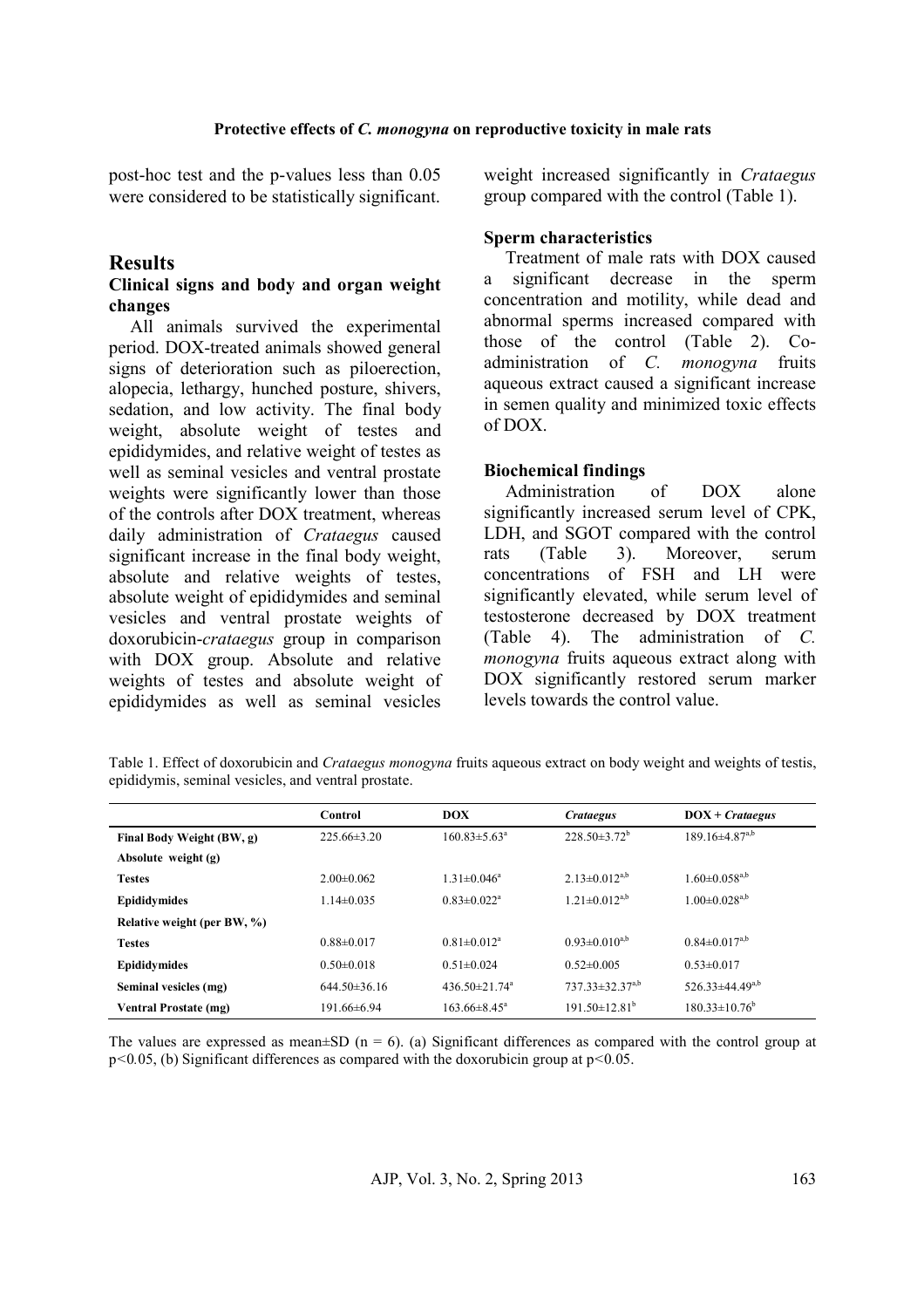#### **Shalizar Jalali** *et al.*

|                          | Control          | DOX                           | Crataegus              | DOX+ <i>Crataegus</i>           |
|--------------------------|------------------|-------------------------------|------------------------|---------------------------------|
| Sperm count $(10^6$ /ml) | 77.66±11.94      | $14.50 \pm 4.46^a$            | $72.16\pm5.45^{\circ}$ | $51.00 \pm 5.65^{a,b}$          |
| Motility $(\% )$         | $82.35 \pm 1.64$ | $42.32 \pm 1.14^a$            | $82.10 \pm 1.18^b$     | 52.92 $\pm$ 1.81 <sup>a,b</sup> |
| Dead sperms $(\% )$      | $8.95 \pm 0.62$  | $45.83 \pm 1.71$ <sup>a</sup> | $8.62 \pm 0.41^b$      | $28.04 \pm 1.27^{a,b}$          |
| Abnormal sperms (%)      | $7.70 \pm 0.78$  | $31.33 \pm 2.47$ <sup>a</sup> | $7.41 \pm 0.86^b$      | $20.70 \pm 1.16^{a,b}$          |

Table 2. Effect of doxorubicin and *Crataegus monogyna* fruits aqueous extract on epididymal sperm characteristics.

The values are expressed as mean $\pm SD$  (n = 6). (a) Significant differences as compared with the control group at p*<*0*.*05, (b) Significant differences as compared with the doxorubicin group at p*<*0*.*05.

Table 3. Effect of doxorubicin and *Crataegus monogyna* fruits aqueous extract on serum lactate dehydrogenase (LDH), creatine phosphokinase (CPK), and glutamic oxaloacetate transaminase (SGOT) activities.

|             | Control            | DOX                             | <i>Crataegus</i>          | DOX+ <i>Crataegus</i>             |
|-------------|--------------------|---------------------------------|---------------------------|-----------------------------------|
| LDH (IU/I)  | $281.66 \pm 15.98$ | $631.16 \pm 54.71$ <sup>a</sup> | $256.16\pm52.25^{\circ}$  | $484.83\pm38.66^{a,b}$            |
| CPK (IU/I)  | $245.50 \pm 11.70$ | $607.83 \pm 14.53$ <sup>a</sup> | $251.66\pm8.89^b$         | 520.50 $\pm$ 12.84 <sup>a,b</sup> |
| SGOT (IU/I) | $94.50 \pm 10.25$  | $203.16 \pm 12.60^a$            | $97.16 \pm 13.90^{\circ}$ | $182.00\pm9.31^{a,b}$             |

The values are expressed as mean $\pm SD$  (n = 6). (a) Significant differences as compared with the control group at p*<*0*.*05, (b) Significant differences as compared with the doxorubicin group at p*<*0*.*05.

Table 4. Effect of doxorubicin and *Crataegus monogyna* fruits aqueous extract on serum concentrations of sex hormones.

|                      | Control         | DOX                          | Crataegus                    | DOX+ <i>Crataegus</i> |
|----------------------|-----------------|------------------------------|------------------------------|-----------------------|
| FSH (mIU/ml)         | $0.24 \pm 0.03$ | $0.52 \pm 0.05^{\text{a}}$   | $0.28 \pm 0.03^b$            | $0.39 \pm 0.05^{a,b}$ |
| $LH$ (mIU/ml)        | $0.29 \pm 0.02$ | $0.63 \pm 0.05^{\circ}$      | $0.31 \pm 0.03^{b}$          | $0.52 \pm 0.07^{a,b}$ |
| Testosterone (ng/ml) | $6.85 \pm 0.39$ | $3.16 \pm 0.22$ <sup>a</sup> | $6.63 \pm 0.48$ <sup>b</sup> | $4.82 \pm 0.30^{a,b}$ |

The values are expressed as mean $\pm$ SD (n = 6). (a) Significant differences as compared with the control group at p*<*0*.*05, (b) Significant differences as compared with the doxorubicin group at p*<*0*.*05.

Table 5. Effect of doxorubicin and *Crataegus monogyna* fruits aqueous extract on tubule differentiation index (TDI) and spermiation index (SPI).

|              | Control          | DOX                           | Crataegus                     | DOX+ <i>Crataegus</i>           |
|--------------|------------------|-------------------------------|-------------------------------|---------------------------------|
| TDI $(\% )$  | $92.33 \pm 2.46$ | $16.83 \pm 2.97$ <sup>a</sup> | $92.75 \pm 3.31^{\mathrm{b}}$ | $63.58\pm4.87^{a,b}$            |
| $SPI$ $(\%)$ | $91.25 \pm 1.44$ | $14.16 \pm 2.13^a$            | 91.58 $\pm$ 3.26 <sup>b</sup> | 59.50 $\pm$ 4.43 <sup>a,b</sup> |

The values are expressed as mean $\pm$ S.D. (n = 6) (a) Significant differences as compared with the control group at p*<*0*.*05, (b) Significant differences as compared with the doxorubicin group at p*<*0*.*05.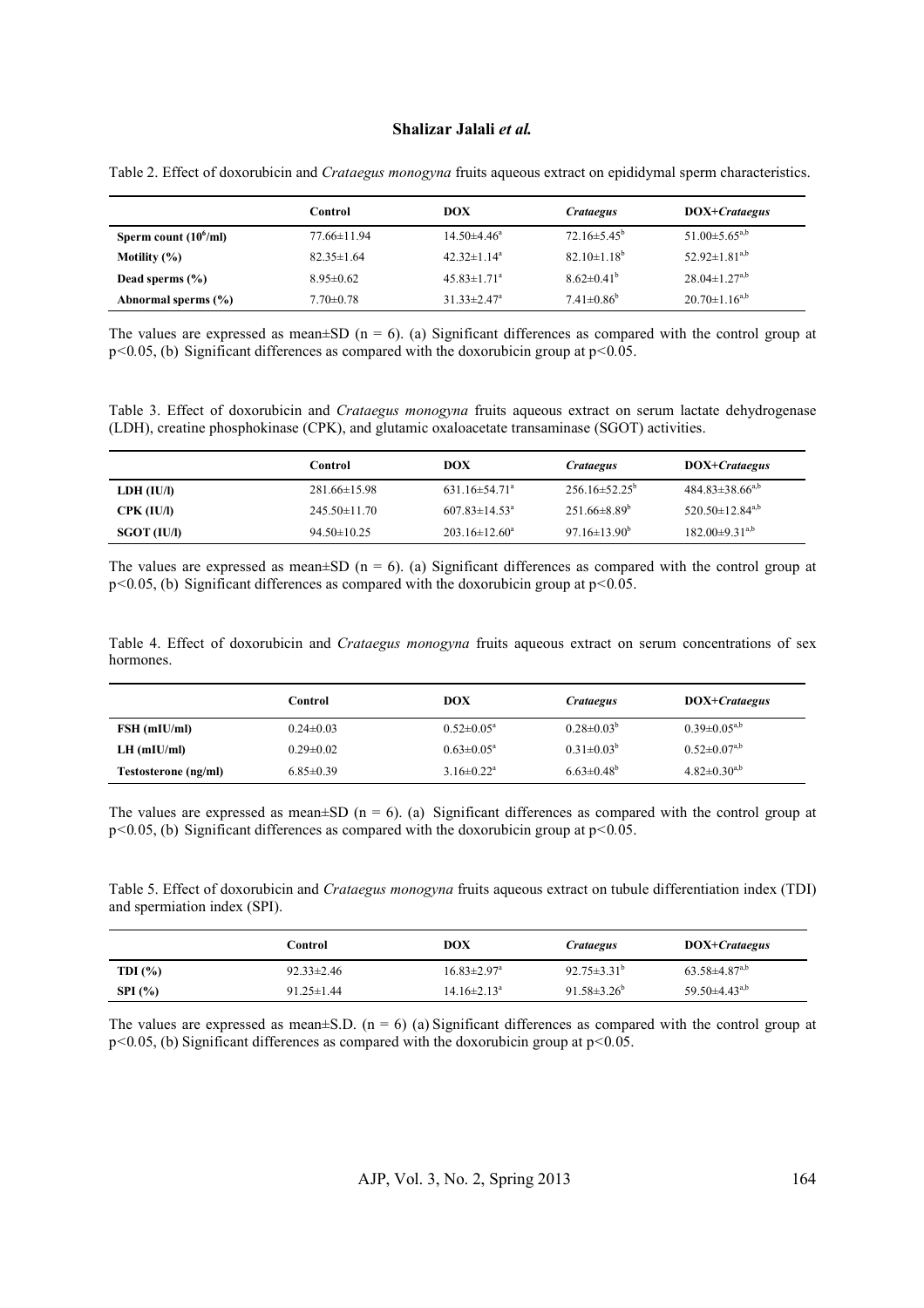#### Protective effects of *C. monogyna* on reproductive toxicity in male rats

## **Histopathologic findings**

DOX induced drastic morphologic changes in the testis (Figure 1B). Shrunken seminiferous tubules showed severe germ cell aplasia and basement membrane thickening as well as rupture, vacuolization, edematous fluid accumulation, and fibrosis in interstitial and peritubular tissue. In these specimens, Leydig cells were degenerated and appeared with pyknotic nuclei. Moreover, Sertoli cells lost their junction with germ cells and looked amorphous with irregular and smaller nuclei. Administration

changes towards normality (Fig (Figure 1D).

#### **Histological parameters**

of *Crataegus* along with DOX restored these<br>
morphologic<br>
B). Shrunken<br>
severe germ<br> **Histological parameters**<br>
t membrane<br>
As seen in Table 5, DOX induced deletion<br>
vacuolization, of germ cells during spermatogenesis, wh As seen in Table 5, DOX induced deletion of germ cells during spermatogenesis, which resulted in a dramatic decrease in TDI. Due to the germ cells deletion, the SPI was greatly decreased in the DOX animals. *Crataegus* significantly attenuated the DOX-induced germ cell loss from seminiferous tubules. germ cells during spermatogenesis, which<br>ulted in a dramatic decrease in TDI. Due<br>the germ cells deletion, the SPI was<br>atly decreased in the DOX-treated co-administration



Figure 1. Photomicrographs of testicular sections of control (A), doxorubicin (B), *Crataegus* (C), and doxorubicin+*Crataegus* (D) treated rats. Testes from control group exhibit a normal feature of seminiferous epithelium (ST) and interstitial tissue (IT) with active spermatogenesis (A) as well as *Crataegus*-treated rats (C). However, a testis from a doxorubicin treated rat reveals markedly shrunken seminiferous tubules with severe germ cell aplasia and basement membrane thickening (arrows). Note Rupture, vacuolization, oedematous fluid accumulation (asterisks), and interstitial space widening in intertubular *Crataegus* co-treated animals display nearly normal histoarchitecture (D). Periodic acid shiff staining method. h+*Crataegus* (D) treated rats. Testes from control group exhibit a normal feature of s (ST) and interstitial tissue (IT) with active spermatogenesis (A) as well as *Crataegus*-trea testis from a doxorubicin treated rat re markedly

AJP, Vol. 3, No. 2, Spring 2013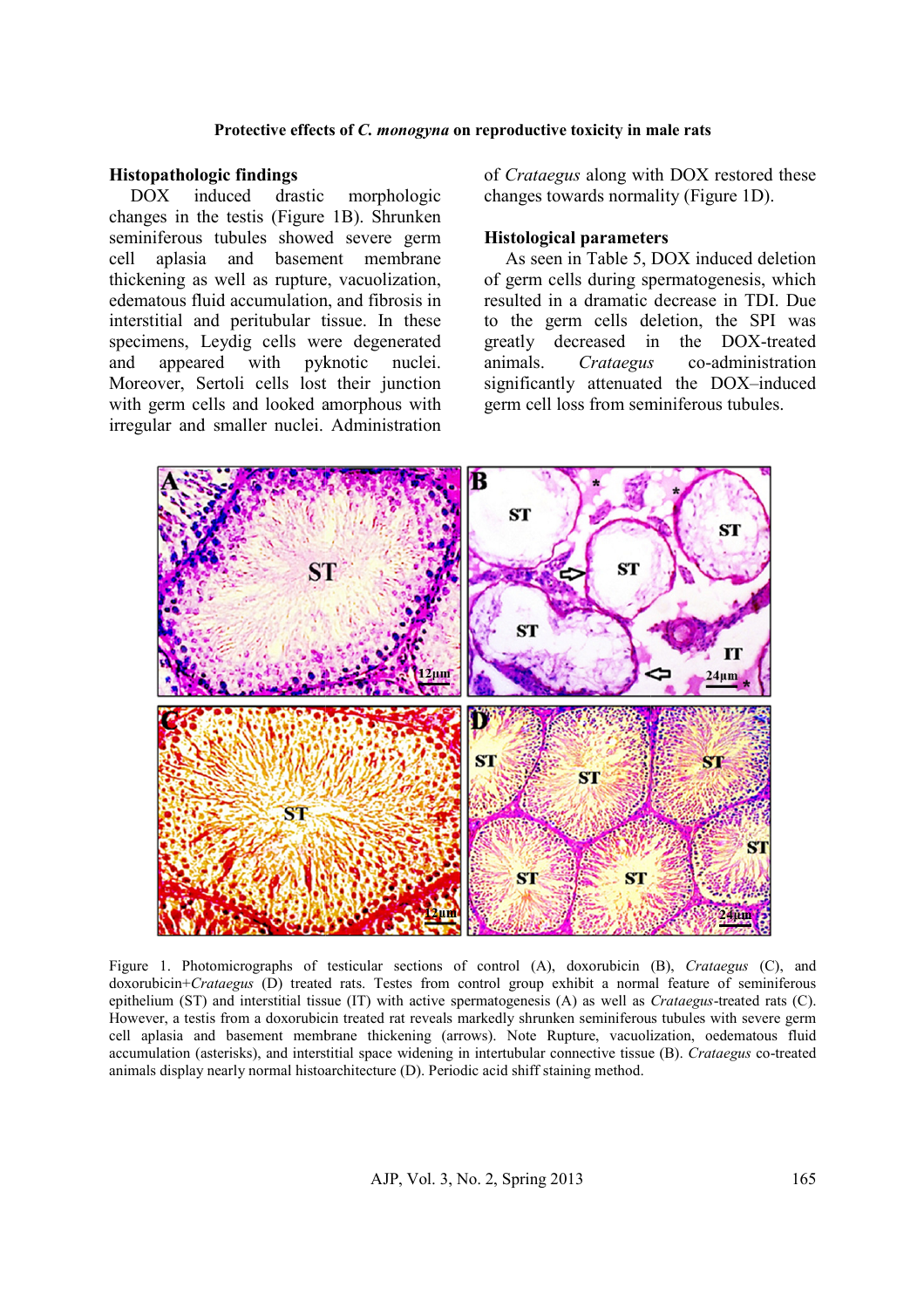# **Discussion**

Testicular dysfunction is amongst the most common long-term side effects of cytotoxic chemotherapy used in the treatment of many malignancies. In a clinical context, testicular germinal epithelium damage in patients exposed to chemotherapeutic agents could result in long-term male infertility or genetic alterations (Howell, and Shalet, 2001). A strategy to decrease the incidence of serious side-effects of anticancer drugs with preservation of their chemotherapeutic efficacy is necessary. The clinical application of DOX has been largely complicated by its potential toxicity to the various organs including testis (Imahie et al., 1995; Kato et al., 2001). The DOX-induced testicular cytotoxicity appears to be mainly due to overload of oxidative stress, breakage of DNA continuity, and induction of cell apoptosis (Atessahin et al., 2006b).

 In the present study, reduction in body weight, weight of the testis, epididymis, and accessory sex glands, and histological changes in testis were indicative of drug toxicity. Since the weight of the testes largely depends on the mass of the differentiated spermatogenic cells (Katoh et al., 2002), the marked reduction in organ weight by DOX can be explained by diminished number of germ cells, atrophy of Leydig cells, and a significant lower rate of spermatogenesis as confirmed by our findings. Reduction in the weight of testes and accessory reproductive organs in DOX-treated animals reflect the reduced availability of androgens (Patil et al., 1998). Increased generation of free radicals is one of the possible mechanisms involved in chemotherapeutic agents-induced Leydig cell degeneration which result in marked reduction of serum testosterone (Debnath and Mandal, 2000). Moreover, significant increase in serum LH levels certainly indicates disturbance in Leydig cell function (Jequier, 2000). Chemotherapy can result in long-term or permanent azoospermia, the

mechanism of which is most likely the death of germ cells (Meistrich, 1986). Histological parameters such as tubule differentiation index and spermiation index can also give information about the testicular damage degree as a consequence of germ cell death. In general, massive germ cell loss caused by anticancer drugs is followed by a sharp decline in testicular histological parameters (França and Russell, 1998). As shown in the present study, depletion of seminiferous epithelium and the consequent decrease of histological measurements caused by cytotoxic agents were confirmed in our report.

Structural development and maturation of germ cells and spermiation are important functions of Sertoli cells (Mruk and Cheng, 2004). Therefore, a potential explanation for the failure of spermatogenesis in the DOXtreated males is disruption of testosteronedependent junction of Sertoli cerlls with germ cells leading to their disorganization and separation. Additionally, FSH elevation can be an indication of spermatogenesis failure related to various causes including: testicular failure, genetic abnormalities, and toxic exposure such as radiation, chemotherapy, and heat (Lewis, 2007). Moreover, it indicates the abnormal Sertoli cell function resulting in reduced inhibin secretion (Bergmann et al., 1994).

In the present study, epididymal sperm count and motility decreased by DOX treatment while the number of dead and abnormal sperms increased, confirming a previous report that DOX provokes disruption of spermatogenic cells maturation, epididymis sperm concentration reduction, and alteration of sperm morphology (Meistrich et al., 1990). The decreased sperm count clearly shows the elimination of sperm cells at different stages of development and points to free radical attack through DOX metabolism. In fact, oxidative damage to polyunsaturated fatty acids of cell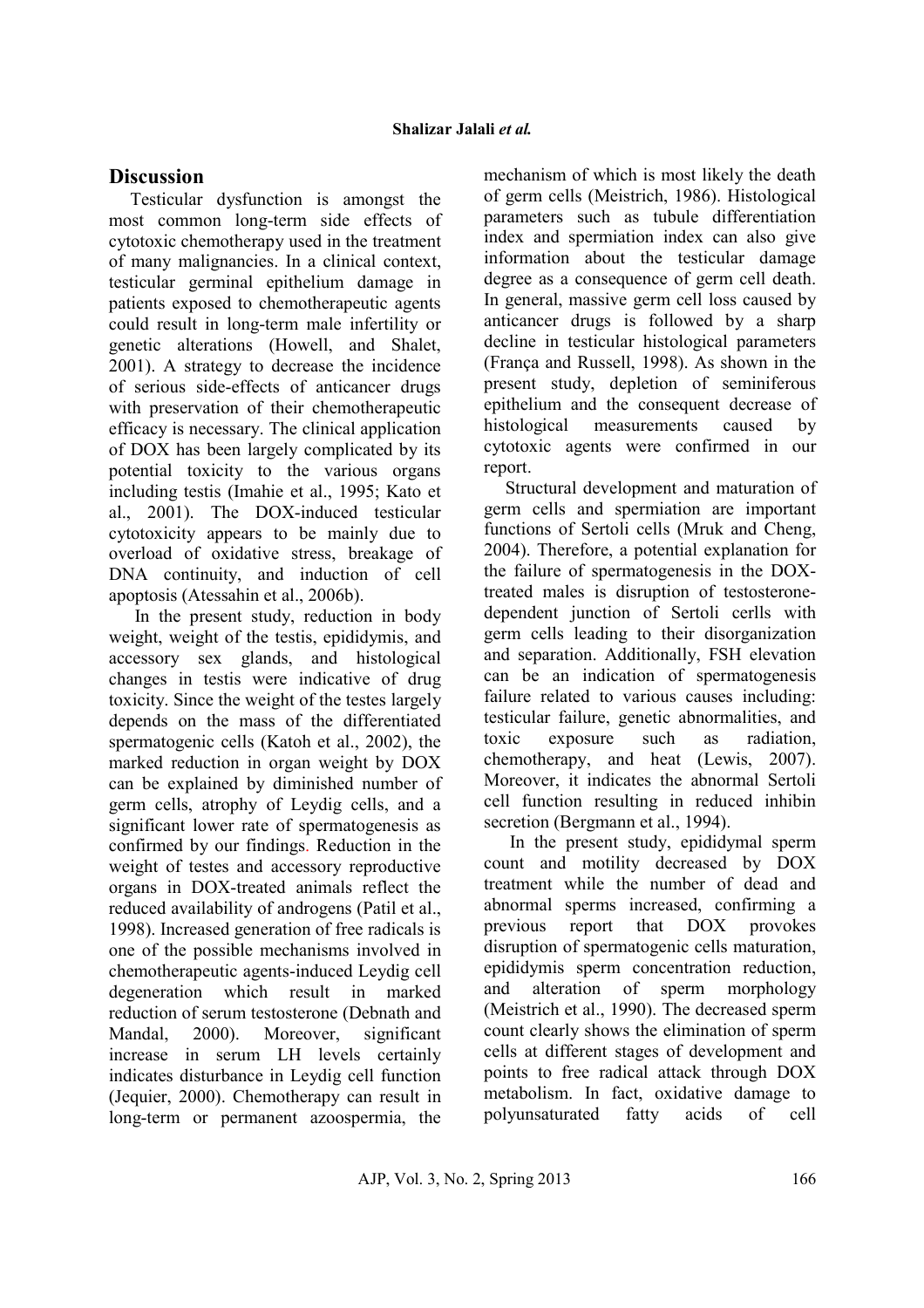membranes has long been considered to result in the impairment of membrane fluidity and permeability. This results in the damage of germ cells, spermatozoa, and mature sperm (Sikka, 2004). It has also been reported that DOX causes an increase in apoptosis of meiotically dividing spermatocytes and type A and intermediate spermatogonia (Shinoda et al., 1999) by intercalating into DNA to produce strand breaks and by inhibiting topoisomerase II activity (Myers and Chabner, 1990). Hence, the decrease in epididymal sperm count observed in DOX-treated rats might reflect the enhanced destruction and/or reduced production of spermatogenic cells. The significant reduction in sperm motility may be due to the toxic effect of cytotoxic drugs on the sperm flagellum through rapid loss of intracellular ATP (Rezvanfar et al., 2008).

It has been shown that chemotherapy can result in the decrease of testicular tricarboxylic acid cycle enzyme activities and thus energy metabolism impairment (Selvakumar et al., 2005). Since ATP may serve as an energy source for sperm motility, the decrease in energy metabolism may play a crucial role in the loss of sperm motility in DOX-administered rats Mammalian spermatozoa are exceptionally susceptible to damage from reactive oxygen species because of their fragile characteristics in response to oxidative stress (Rao et al., 1989). Therefore, oxidative stress could result in sperms viability and integrity disturbance through lipid peroxidation, DNA fragmentation, and protein oxidation (Sikka, 1996; Agarwal and Saleh, 2002).

In our study, LDH, CPK, and SGOT activities in serum were significantly elevated. These findings suggest that DOX may induce generalized toxicity in rats. To date, a number of studies have shown benefits of antioxidants in protecting male reproductive system from deleterious effects of reactive oxygen species and other free radicals generated during DOX exposure. It was found that ginseng intestinal metabolite-I (GIM-I), the final intestinal bacterial metabolite of ginseng in humans with antioxidant effects, ameliorates DOXinduced reproductive toxicity (Kang et al., 2002*)* as well as doxycycline (Yeh et al., 2007b). There is also evidence that green tea extracts can attenuate DOX-induced spermatogenic disorders in conjunction with higher telomerase activity levels (Sato et al., 2010). Recently, two studies also have indicated that grapefruit seed extract, an antioxidant-rich compound, reduces DOXinduced reproductive toxicity through reduction of oxidative stress (Saalu et al., 2010a; Saalu et al., 2010b).

In the present study, it has been shown that *Crataegus monogyna* fruits aqueous extract co-administration was effective in protection or attenuation of testicular damage following DOX exposure. Increasing evidences support the fact that *Crataegus* is beneficial where free radicals are known to play a predominant role in toxicity. Previous studies have shown that hawthorn extract can effectively lessen the extent of oxidative stress induced by cyclophosphamide in mouse bone marrow cells due to its strong antioxidant activity (Hosseinimehr et al., 2008). Furthermore, it has been revealed that hawthorn extract reduces infarct volume and improves neurological score by reducing oxidative stress in rat brain (Elango et al., 2009). In conclusion, the findings of our study indicate that DOX can adversely damage the testicular tissue by imposing oxidative stress, while *Crataegus monogyna* fruits aqueous extract co-administration could effectively counteract DOX-related oxidative injury to testicular tissue through restoration of antioxidant defense system.

# **Acknowledgement**

The authors are thankful to all staff in the Department of Basic Sciences, Faculty of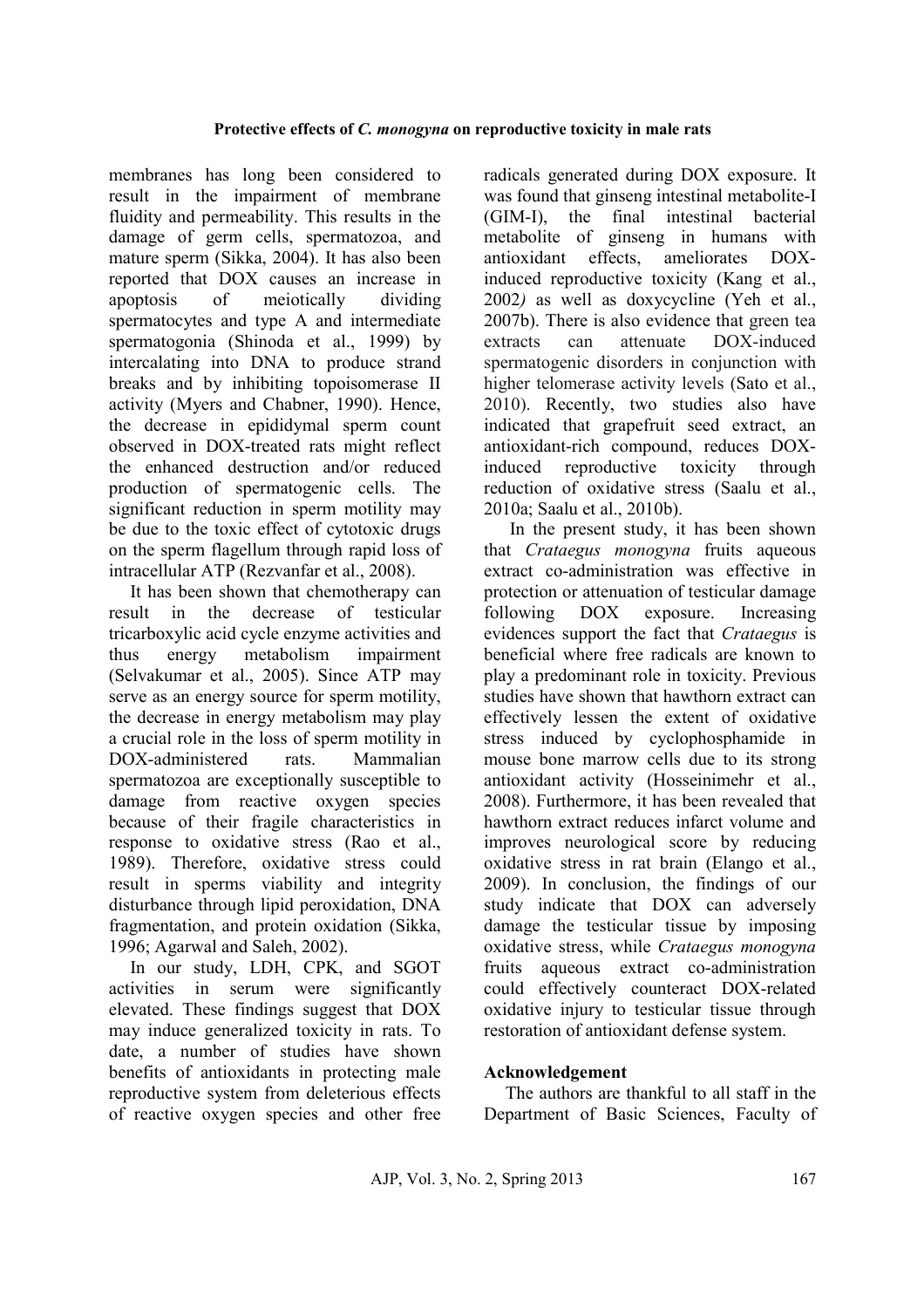Veterinary Medicine, Urmia University for their kind cooperation in conducting this study.

### **Conflict of interest**

The authors declare that there are no conflicts of interest in this study.

## **References**

- Agarwal A, Saleh RA. 2002. Role of oxidants in male infertility: rationale, significance, and treatment. Urol Clin North Am, 29: 817-827. Atessahin AI, Karahan G, Turk S, Yilmaz S, Ceribasi AO. 2006a. Protective role of lycopene on cisplatin induced changes in sperm characteristics, testicular damage and oxidative stress in rats. Reprod Toxicol, 21: 42-47.
- Atessahin A, Turk G, Karahan I, Yilmaz S, Ceribasi AO, Bulmus O. 2006b. Lycopene prevents adriamycin-induced testicular toxicity in rats. Fertil Steril, 85: 1216-1222.
- Bahorun T, Trotin F, Pommery J, Vasseur J, Pinkas M. 1994. Antioxidant activities of Crataegus monogyna extracts. Planta Medica, 60: 323-328.
- Bahorun T, Gressier B, Trotin F, Brunet C, Dine T, Luyckx M, Vasseur J, Cazin M, Cazin JC, Pinkas M. 1996. Oxygen species scavenging activity of phenolic extracts from hawthorn fresh plant organs and pharmaceutical preparations. Arzneimittel-forschung, 46: 1086-1089.
- Bechter R, Haebler R, Ettlin RA, Haseman JK, Dixon RL. 1987. Differential susceptibility of immature rat testes to doxorubicin at critical stages of maturation. Arch Toxicol, 60: 415- 421. Bergmann M, Behre HM, Nieschlag E. 1994. Serum FSH and testicular morphology in male infertility. Clin Endocrinol, 40: 133- 136.
- Damani MN, Masters V, Meng MV, Burgess P, Turek M, Oates RD. 2002. Postchemotherapy ejaculatory azoospermia: fatherhood with sperm from testis tissue with intracytoplasmic sperm injection. J Clin Oncol, 20: 930-936.
- Debnath D, Mandal TK. 2000. Study of quinalphos (an environmental oestrogenic insecticide) formulation (Ekalux 25 E.C.)-

induced damage of the testicular tissues and antioxidant defence systems in Sprague-Dawley albino rats. J Appl Toxicol, 20: 197- 204.

- Elango C, Jayachandaran KS, Devaraj SN. 2009. Hawthorn extract reduces infarct volume and improves neurological score by reducing oxidative stress in rat brain following middle cerebral artery occlusion. Int J Dev Neurosci, 27: 799-803.
- França LR, Russel LD. 1998. The testis of domestic animals. In: Male reproduction; a multidisciplinary overview, pp. 198-219, Madrid, Churchill Communications.
- Hacker-Klom UB, Meistrich ML, Gohde W. 1986. Effect of doxorubicin and 4'-epidoxorubicin on mouse spermatogenesis. Mutat Res, 160: 39-46.
- Hosseinimehr SJ, Azadbakht M, Jahan Abadi A. 2008. Protective effect of hawthorn extract against genotoxicity induced bycyclophosphamide in mouse bone marrow cells. Environ Toxicol Pharmacol, 25: 51-56.
- Hou M, Chrysis D, Nurmio M, Parvinen M, Eksborg S, Söder O, Jahnukainen K. 2005. Doxorubicin induces apoptosis in germ line stem cells in the immature rat testis and amifostine cannot protect against this cytotoxicity. Cancer Res, 65: 9999-10005.
- Howell SJ, Shalet SM. 2001. Testicular function following chemotherapy. Hum Reprod Update, 7: 363-369.
- Imahie H, Adachi T, Nakagawa Y, Nagasaki T, Yamamura T, Hori M. 1995. Effects of adriamycin, an anticancer drug showing testicular toxicity, on fertility in male rats. J Toxicol Sci, 20:183-193.
- Jahnukainen K, Hou M, Parvinen M, Eksborg S, Söder O. 2000. Stage-specific inhibition of deoxyribonucleic acid synthesis and induction of apoptosis by antracyclines in cultured rat spermatogenic cells. Biol Reprod, 63: 482- 487.
- Jequier AM. 2000. Primary testicular Disease: a Common Cause of Male Infertility. In: Male Infertility, pp. 121-124, London, Blackwell Science.
- Kang, J, Lee Y, No K, Jung E, Sung J, Kim Y, Nam S. 2002. Ginseng intestinal metabolite-I (GIM-I) reduces doxorubicin toxicity in the mouse testis. Reprod Toxicol, 16: 291-298.

AJP, Vol. 3, No. 2, Spring 2013 168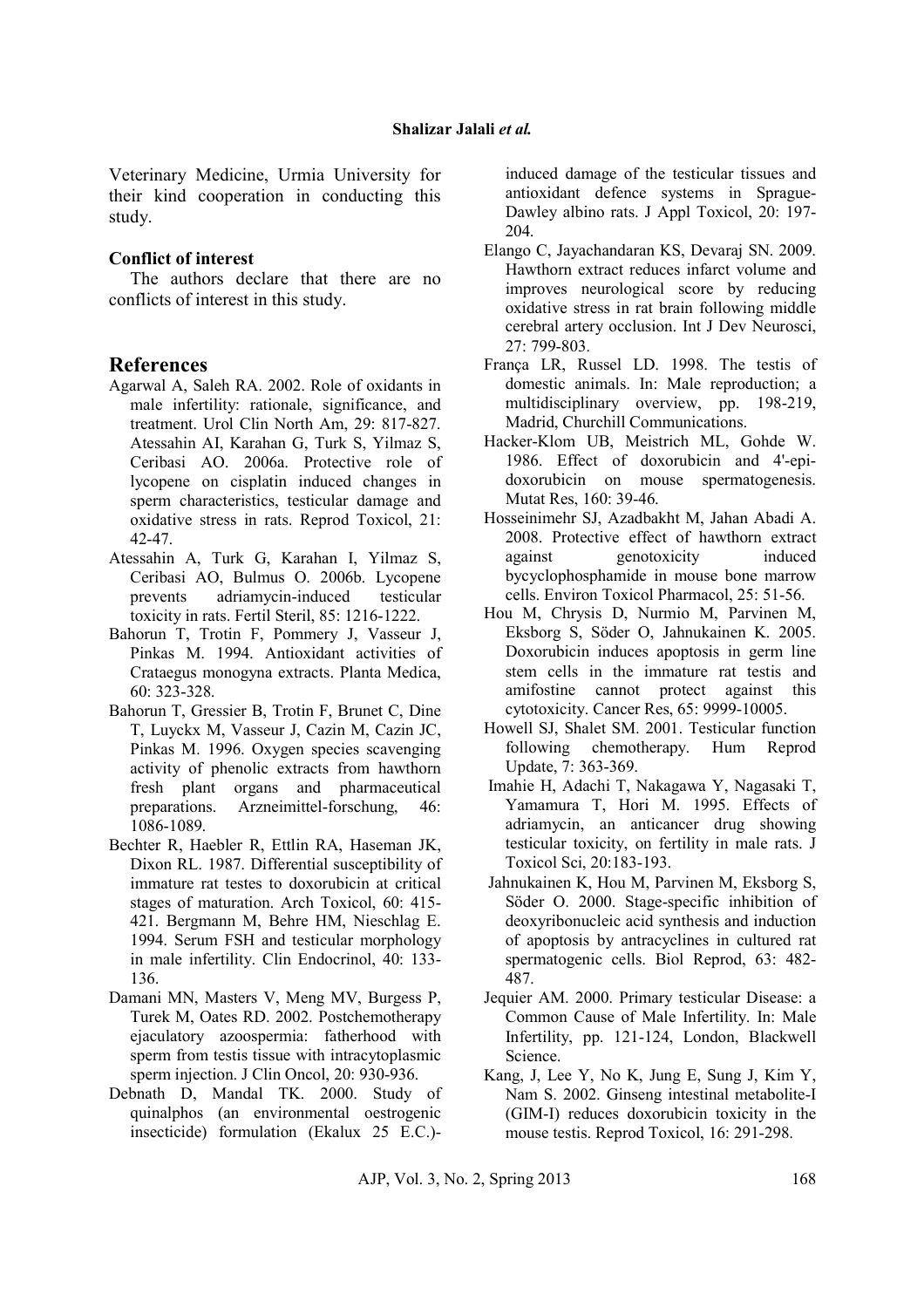#### **Protective effects of** *C. monogyna* **on reproductive toxicity in male rats**

- Kato M, Makino S, Kimura H, Ota T, Furuhashi T, Nagamura Y. 2001. Sperm motion analysis in rats treated with adriamycin and its applicability to male reproductive toxicity studies. J Toxicol Sci, 26: 51-59.
- Katoh C, Kitajima S, Saga Y, Kanno J, Horii I, Inoue T. 2002. Assessment of quantitative dual-parameter flow cytometric analysis for the evaluation of testicular toxicity using cyclophosphamide- and ethinylestradioltreated rats. J Toxicol Sci, 27: 87-96.
- Khalil R, Abuharfeil N, Shabsoug B. 2008. The effect of *Crataegus aronica* aqueous extract in rabbits fed with high cholesterol diet. Eur J Sci Res, 22: 352-360.
- Konopa J. G2 block induced by DNA crosslinking agents and its possible consequences. 1988. Biochem Pharmacol, 37: 2303-2309.
- Lewis V. 2007. Male Infertility. In: Reproductive Endocrinology and Infertility, pp. 194-195, USA, Landes Bioscience.
- Ljubuncic P, Azaizeh H, Portnaya I, Cogan U, Said O, Saleh KA, Bomzon A. 2005. Antioxidant activity and cytotoxicity of eight plants used in traditional Arab medicine. J Ethnopharmacol, 99: 43-47.
- Lu CC, Meistrich ML. 1979. Cytotoxic effects of chemotherapeutic drugs on mouse testis cells. Cancer Res, 39: 3575-3582.
- Meistrich ML. 1986. Relationship between spermatogonial stem cell survival and testis function after cytotoxic therapy. Br J Cancer, 53(Suppl VII): 89-101.
- Meistrich ML, van Beek ME, Liang JC, Johnson SL, Lu J. 1990. Low levels of chromosomal mutations in germ cells derived from doxorubicin-treated stem spermatogonia in the mouse. Cancer Res, 50: 370-374.
- Mruk DD, Cheng CY. 2004. Sertoli-Sertoli and Sertoli-germ cell interactions and their significance in germ cell movement in the seminiferous epithelium during spermatogenesis. Endocr Rev, 25: 747-806.
- Myers CE, Chabner BA. 1990. Anthracyclines. In: Cancer chemotherapy: principles and practice, p. 356, Philadelphia, JB Lippincott.
- Patil S, Patil S, Londonkar R, Patil SB. 1998. Effect of pethidine on spermatogenesis in albino rats. Ind J Pharmacol, 30: 249-253.
- Patil L, Balaraman R. 2009. Effect of Melatonin on Doxorubicin Induced Testicular Damage in Rats. Int J PharmTech Res, 1: 879-884.
- Porter KL, Shetty G, Meistrich ML. 2006. Testicular edema is associated with spermatogonial arrest in irradiated rats. Endocrinology, 147: 1297-1305.
- Prahalathan C, Selvakumar E, Varalakshmi P. 2005a. Protective effect of lipoic acid on adriamycin-induced testicular toxicity. Clin Chim Acta, 360: 160-166.
- Prahalathan C, Selvekumar E, Varalakshmi P. 2005b. Lipoic acid ameliorates adriamycininduced testicular mitochondriopathy. Reprod Toxicol, 20: 111-116.
- Qin D, Lung MA. 2002. Morphometric study on Leydig cells in capsulotomized testis of rats. Asian J Androl, 4: 49-53.
- Quiles JL, Huertas JR, Battino M, Mataix J, Ramírez-Tortosa MC. 2002. Antioxidant nutrients and adriamycin toxicity. Toxicology, 180: 79-95.
- Rao B, Soufir JC, Martin M, David G. 1989. Lipid peroxidation in human spermatozoa as related to midpiece abnormalities and motility. Gamete Res, 24: 127-134.
- Rezvanfar MA, Sadrkhanlou RA, Ahmadi A, Shojaei-Sadee H, Mohammadirad A, Salehnia A, Abdollahi M. 2008. Protection of cyclophosphamide-induced toxicity in reproductive tract histology, sperm characteristics, and DNA damage by an herbal source; evidence for role of free-radical toxic stress. Hum Exp Toxicol, 27: 901-910.
- Rice-Evans C. 2004. Flavonoids and isoflavones: absorption, metabolism and bioactivity. Free Radic Biol Med, 36: 827-828.
- Saalu LC, Osinubi AA, Oguntola JA, Adeneye IO, Benebo AO. 2010a. The delayed testicular morphologic effects of doxorubicin and the rejuvenating role of grapefruit seed extract. Int J Pharmacol, 6: 192-199.
- Saalu LC, Osinubi AA, Jewo PI, Oyewopo AO, Ajayi GO. 2010b. An evaluation of influence of *citrus paradisi* seed extract on doxorubicininduced oxidative stress and impaired spermatogenesis. Asian J Sci Res, 3: 51-61.
- Sato K, Sueoka K, Tanigaki R, Tajima H, Nakabayashi A, Yoshimura Y, Hosoi Y. 2010. Green tea extracts attenuate doxorubicininduced spermatogenic disorders in

AJP, Vol. 3, No. 2, Spring 2013 169